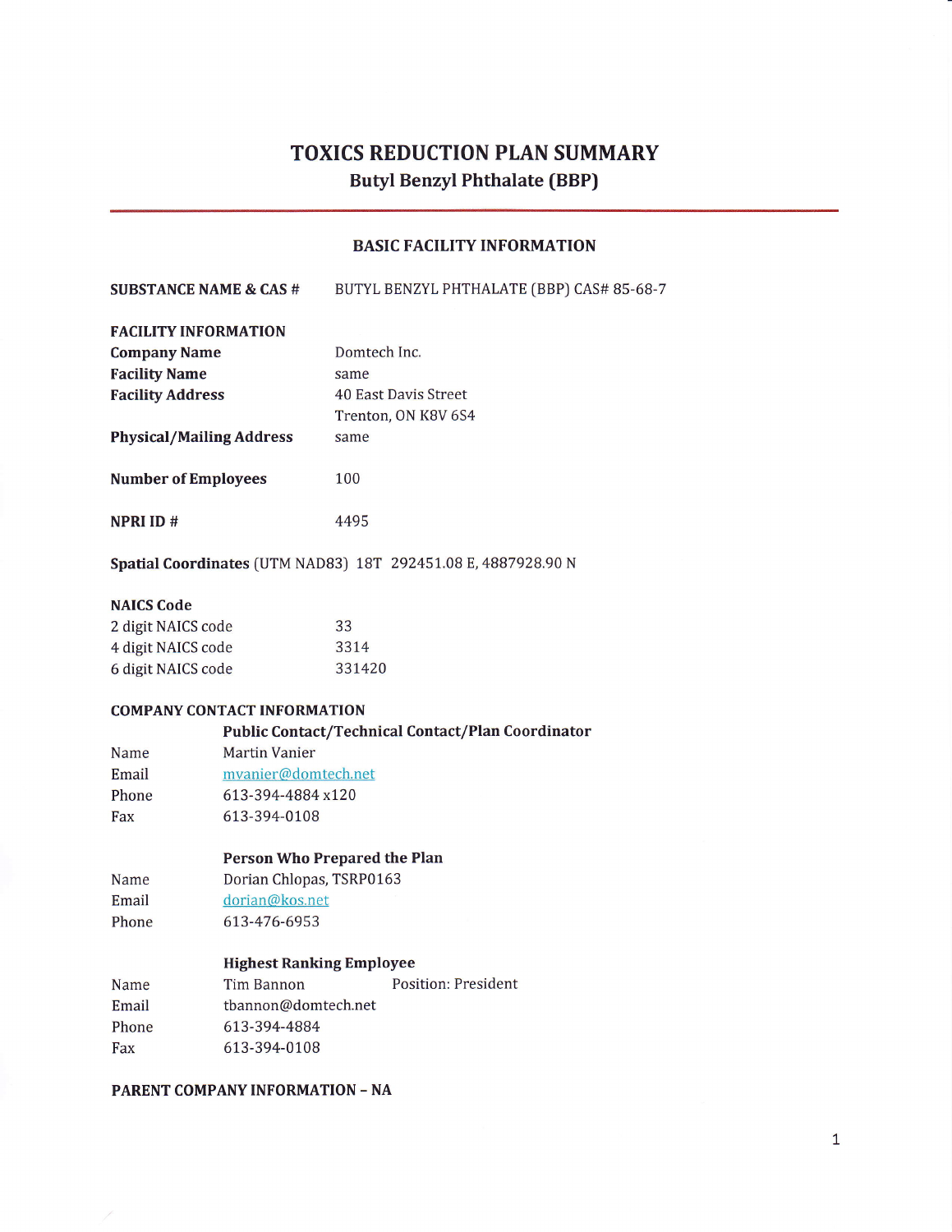## TOXICS REDUCTION PLAN SUMMARY Butyl Benzyl Phthalate (BBP)

## STATEMENT OF INTENT

Domtech Inc. is committed to sustainable manufacturing. Whenever feasible, we will eliminate, or reduce the use and releases of butyl benzyl phthalate [BBP) in compliance with all Federal and provincial regulations.

## **OBJECTIVES**

Since BBP is a critical component of the finished product we are not able to cost effectively eliminate or replace it in our manufacturing process at this time, However, our goal is to continually evaluate alternatives and work toward improving efficiencies at the facility thereby reducing BBP waste in the manufacturing process.

The principles we intend to apply to achieve reductions in BBP waste at the facility include:

- 1, Eliminate any remaining scrap paths which do not provide reclaim value;
- 2. Improvements to accounting and measurement methods; and
- 3. Reduction of scrap going to recycle paths.

## DESCRIPTION OF THE SUBSTANCE

Butyl Benzyl Phthalate (BBP) is contained in Sancitizer 160 which used in the manufacture of one PVC compound. BBP is used as a plasticizer in the resin compound to make the PVC flexible and is an essential component of the resin. The PVC plastic compound containing BBP is made to order for one customer.

## PLAN SUMMARY STATEMENT

This plan summary accurately reflects the content of the toxic substance reduction plan for butyl benzyl phthalate (BBP) dated April 9th, 2014.

## Domtech Inc. has also prepared and filed Toxics Reduction Plans for the following substances:

Antimony (December 2012) Copper (December 2012)